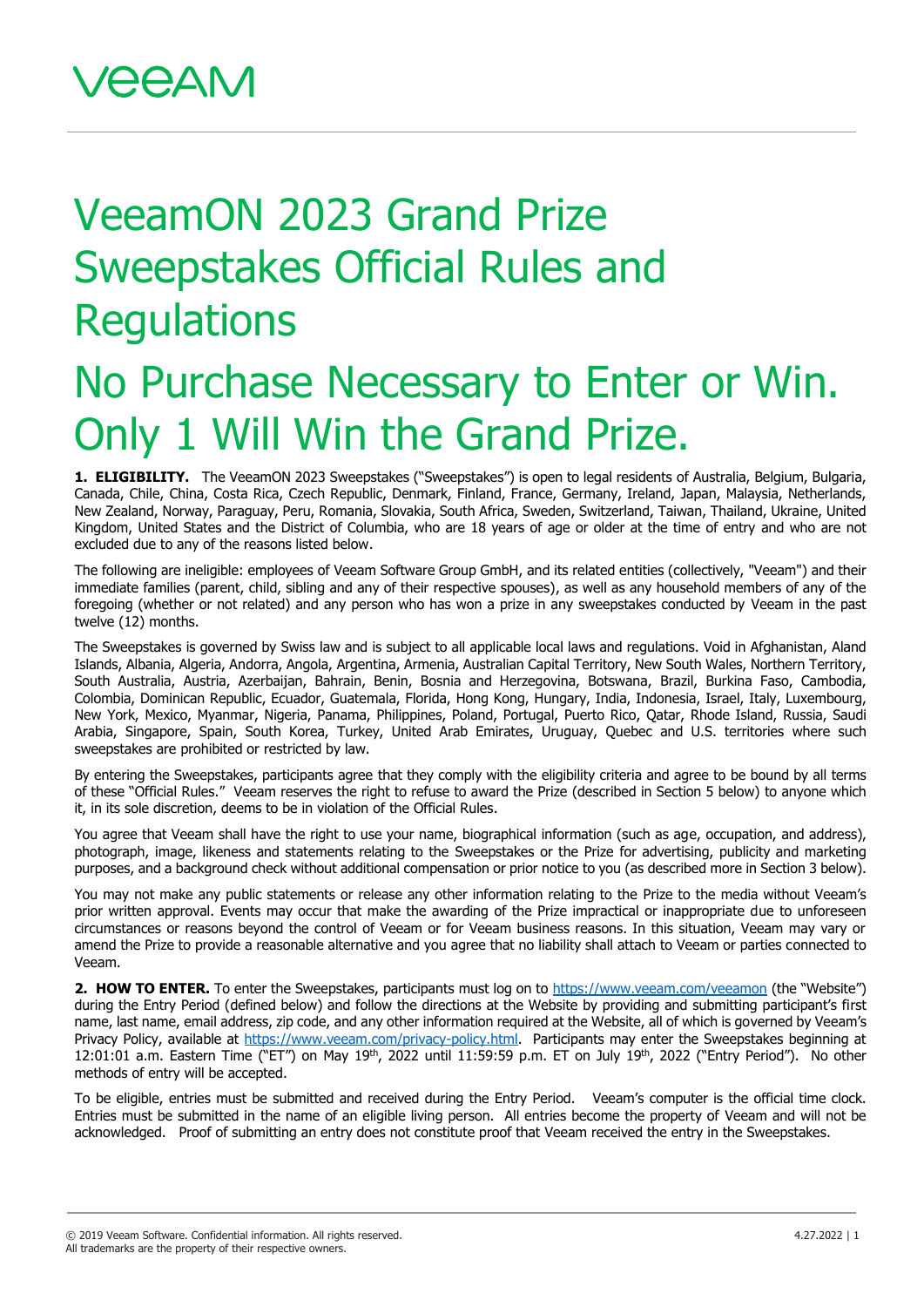

Limit: one (1) entry per person/email address. Multiple entries received in violation of the entry limitation, false or deceptive acts or entries, or entries generated by script, macro or other automated means will be void, will render a participant ineligible, and also may result in participant no longer being allowed to enter Veeam's sweepstakes, contests or other promotions in the future, at Veeam's sole discretion.

Veeam and its employees, officers, directors, representatives, partners and agents (collectively, the "Released Parties") are not responsible for misdirected, incomplete, lost, late, illegible, undelivered, inaccurate or delayed entries, or for technical, hardware, or software failures of any kind, lost or unavailable network, cable, satellite, Internet service provider, telephone, telephone lines or other connection issues, or any other non-controllable acts concerning a website, failed, incomplete, garbled or delayed computer transmissions or other problems of any kind which may limit or affect a person's ability to participate in the Sweepstakes, including, without limitation, errors which may occur in connection with the administration of the Sweepstakes, the processing of entries, the announcement of the prizes or in any Sweepstakes-related materials. Veeam reserves the right, in its sole discretion, to disqualify entrants and/or modify, cancel or suspend the Sweepstakes. In the event of termination, Veeam reserves the right, at its sole discretion, to award the prizes from among all non-suspect eligible entries received up to the time of such action.

**3. PUBLICITY AND DATA PROTECTION.** By entering, you agree that Veeam shall have the right to collect, retain, and use your personal information to the extent necessary to process and contact you about the Sweepstakes, and conduct a background check if you are selected as a potential winner. You also agree that, without additional compensation or prior notice, Veeam shall have the right to:

- use your personal information and/or likeness for advertising, publicity and marketing purposes in connection to the Sweepstakes;
- send you additional marketing communications and information related to Veeam products; and
- share your personal information with Veeam's partners for one of the forgoing purposes.

**Entrants can read more about Veeam's Privacy Policy, which governs use of all personal information you provide at** [https://www.veeam.com/privacy-policy.html.](https://www.veeam.com/privacy-policy.html) **If you do not want Veeam to use your personal information to contact you with information about goods and services, please do not enter the Sweepstakes.**

**4. HOW TO WIN; ODDS OF WINNING:** On or around July 25<sup>th</sup>, 2022, one (1) potential winner (collectively, when verified by Veeam as described here, the "Winner,") will be randomly selected by Veeam, from among all eligible entries received during the Entry Period. The odds of winning depend on the total number of eligible entries received. Any Winner will be notified by Veeam via email and must meet all eligibility requirements, including a timely reply to Veeam's notification and the execution and return of all necessary releases and documents required by Veeam (including, without limitation, tax reporting forms). Winning is contingent upon fulfilling all requirements.

Veeam has the right to conduct a background check of any Winner, including without limitation, civil and criminal court and police records, and Winner agrees to provide necessary information to assist Veeam with a background check. If Winner has been convicted of a felony or misdemeanor, charged with or accused of engaging in any activities involving moral turpitude, harm to children, or any other activity that conflicts with Veeam's image, Veeam reserves the right to disqualify Winner.

In Veeam's sole discretion, disqualification may result, and an alternate Winner may be chosen, if a Winner (i) fails to respond to the notification or contact Veeam within forty eight (48) hours from the date Veeam sends notice to the email provided, (ii) fails to sign and return all necessary documents within the time period designated by Veeam, (iii) declines the prize, (iv) fails to provide Veeam with satisfactory proof of age, identity, residency or other information needed to conduct a background check, or (v) fails to comply with any of the Official Rules as outlined herein. Veeam is not responsible for the redirection of email per the individuals' respective company or personal firewall, email server(s), spam filter, or any other technical error.

Veeam's decisions regarding this Sweepstakes are final and binding.

**5. PRIZE.** One (1) Winner will receive flight, hotel and a fully paid conference pass to VeeamON 2023 in Miami, FL (the "Prize"). The Hotel and Flight redemption allows the winner to arrive on May 22nd, 2023 and depart May 25<sup>th</sup>, 2023 (the "Travel Dates"), for Winner. The Prize will include the following:

- One (1) round trip coach class air transportation from the major U.S. gateway airport nearest the Winner's residence to Miami, FL (MIA) airport (the "Airport"),
- One (1) standard accommodation guest room at a Veeam selected hotel for Winner for three (3) nights,
- One (1) ticket to the VeeamON 2023 (the "Event").

<sup>© 2019</sup> Veeam Software. Confidential information. All rights reserved. All trademarks are the property of their respective owners.